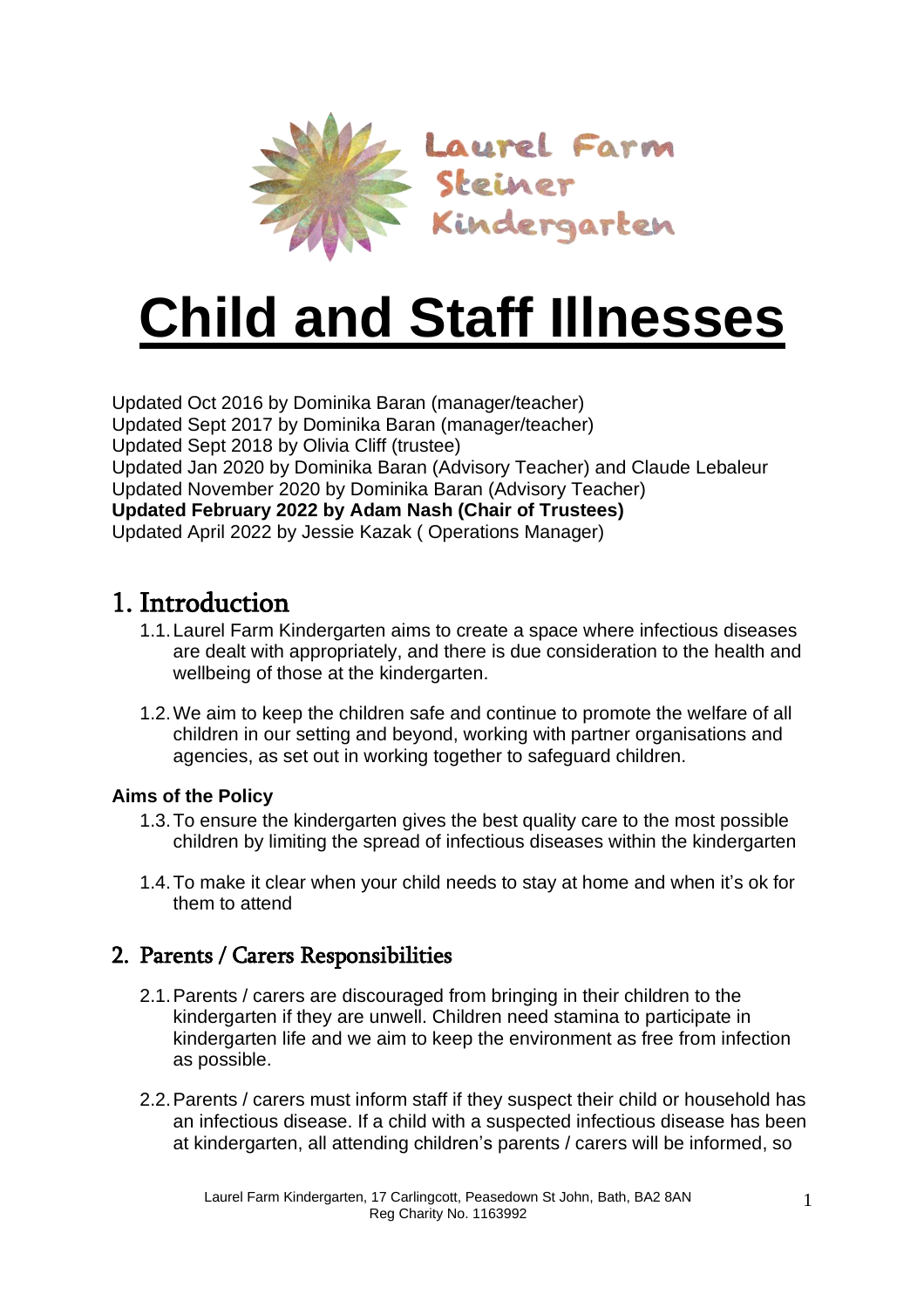that they can be aware of emerging symptoms and/or take any necessary precautions.

2.3.Parents / carers should inform the kindergarten if their children will be absent for a period of time due to illness.

## 3. Covid 19 Specific Control Measures

- 3.1. The aim of this policy is to reflect the protective measures Laurel Farm continues to undertake whilst following government guidance on living with the virus.
- 3.2. If someone develops acute illness symptoms like fever, muscle aches or continuous cough they must not attend the kindergarten until 24 hours after their symptoms have resolved.
- 3.3. We do not advice asymptomatic testing for staff and parents.
- 3.4. Children are not advised to take a Covid 19 test.
- 3.5. If there is a suspected or positive Test result for Covid 19 in a household children and staff can attend the kindergarten as long as they are not displaying symptoms themselves.
- 3.6. If an adult receives a positive result, they are advised to stay at home for 5 days.
- 3.7. If a child receives a positive result, they are advised to stay at home for 3 days.
- 3.8. Staff members and children who are contacts of a confirmed case can continue to attend Laurel Farm unless they show symptoms themselves.
- 3.9. The kindergarten will continue to keep occupied internal spaces well ventilated
- 3.10.Vulnerable children and staff i.e. with underlying health issues will have a specific plan in place to plan for their attendance.
- 3.11.Laurel Farm will update all parents with any confirmed illnesses.
- 3.12.Laurel Farm will update regional health protection teams if there is a hospital admission with Covid 19 symptoms, 5 positive cases in 10 days.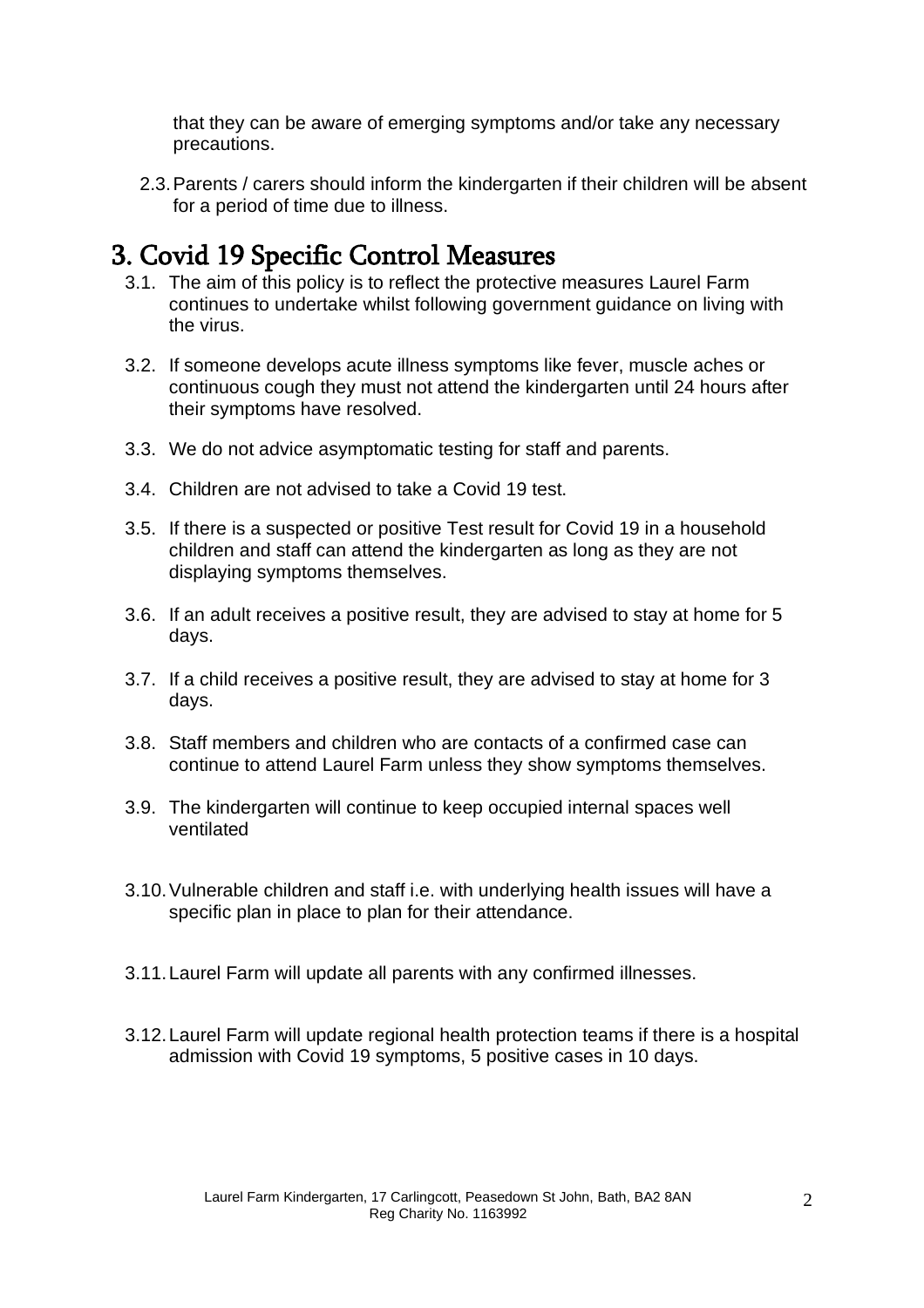# 4. General Illness Control Measures

- 4.1.1. The Manager is not allowed to admit onto the premises any child who appears to be suffering from an infectious or contagious illness or disease. Any child who has a sore throat, discharge from the eyes or nose, sickness, diarrhea or any contagious/infectious illness should be kept at home until s/he is fully recovered, or they have a doctors note confirming they are not contagious and may attend, or sufficient time as detailed below has elapsed since the last outbreak. Please do not bring children who are unwell into the kindergarten as they will be sent home upon arrival.
- 4.1.2. This is not an exhaustive list and we expect everyone involved with the kindergarten to be open, honest and pro-active around issues of illness to ensure the kindergarten can deliver the best possible care to as many children as possible. For more illnesses, please check the NHS guidelines list at the end.
- 4.1.3. If there has been a diagnosis of a notifiable disease, the operations manager will inform the Health Protection Agency

#### **4.2. Vomiting and Diarrhea**

If someone vomits or has a period of diarrhea, they must not attend the kindergarten until they have had a continuous 48 hours symptom free. Parents / carers and staff are advised their child must stay away if another member of the family, or people they live with, have suffered these symptoms.

#### **4.3. Fever and flu like symptoms**

If someone develops acute illness symptoms like fever, muscle aches or hacking cough they must not attend the kindergarten until 24 hours after their symptoms have resolved.

#### **4.4. Chickenpox**

If a child develops chickenpox, they must not attend the kindergarten until all the spots have crusted over. This is usually 5 days after the spots appeared.

#### **4.5. Conjunctivitis**

If a child develops conjunctivitis, they must not attend the kindergarten until 24 hours after they have started medication. Your child will not be accepted back into kindergarten without a parent taking measures to treat the condition. Conjunctivitis is extremely contagious and if the spread within a room is evident, it may be necessary to exclude all affected children until they fully recover.

Should the kindergarten staff suspect your child has contracted conjunctivitis (red eye), you will be asked to collect your child as soon as possible.

#### **4.6. Head Lice / Nits**

In the event of head lice or nits, all parents / carers will be informed immediately and requested to check every member of their family, and treat as necessary. Long hair must be tied back or covered at kindergarten. Treatment must be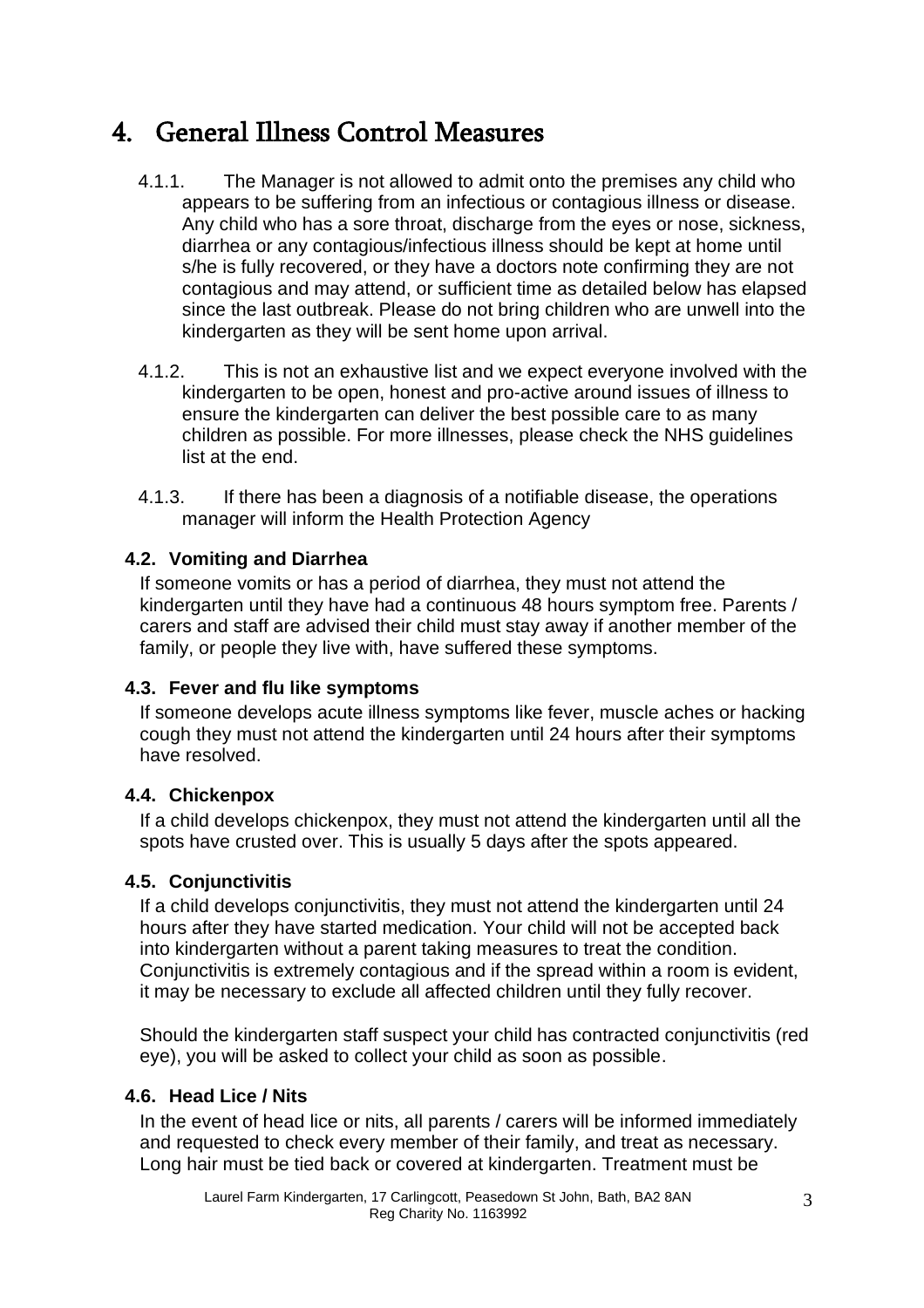repeated according to the product's instructions, so that lice life cycle isn't repeated. Regular checking is advised as good practice.

#### **4.7. Rashes**

- 4.7.1. We understand that from time-to-time unexplained rashes may appear which may accompany temperatures as well as those which do not appear to have any other symptoms, may happen with young children. The kindergarten staff are not medically trained and therefore should your child develop a rash we may ask that parents make an appointment to see their doctor to seek an expert opinion as soon as possible.
- 4.7.2. Should your doctor advise you that the rash is not serious and it cannot be passed on to other children or adults and that your child is fit and well enough to return to kindergarten, we will require written proof from your doctor.
- 4.7.3. This letter must be clearly dated and the name and address of your doctor included.
- 4.7.4. If the kindergarten staff are at all worried that your child's rash may be more serious, or if one or more of the symptoms of meningitis are present, an ambulance will be called immediately. We will make every effort to contact you and a member of staff will accompany your child to the local hospital.

### 5. Developing Illnesses

- 5.1. If a child vomits or has an episode of diarrhea at the kindergarten you will be immediately asked to come to collect them.
- 5.2. Should your child develop a temperature or otherwise become unwell whilst at kindergarten, we will do our very best to contact you and advise you of your child's condition and how they have been throughout the day so far. If there has been little or no improvement, you will be asked to come to collect them.
- 5.3. Parents / carers are required to inform the kindergarten how they can be reached in the event of an accident or sudden illness. However, since it may sometimes be impossible to find a parent/carer in emergency, parents / carers are required to provide the Manager with signed permission to act in their absence.
- 5.4. Local Authority regulations state that parents / carers are required to give the following information to the Manager: name, address and date of birth of each child; name, home address and place of work with respective telephone numbers of the parents / carers of each child (we ask that a copy of the parent/carers current timetable should be left with the Manager to ensure that contact can be made in an emergency); name, address and telephone number of each child's doctor.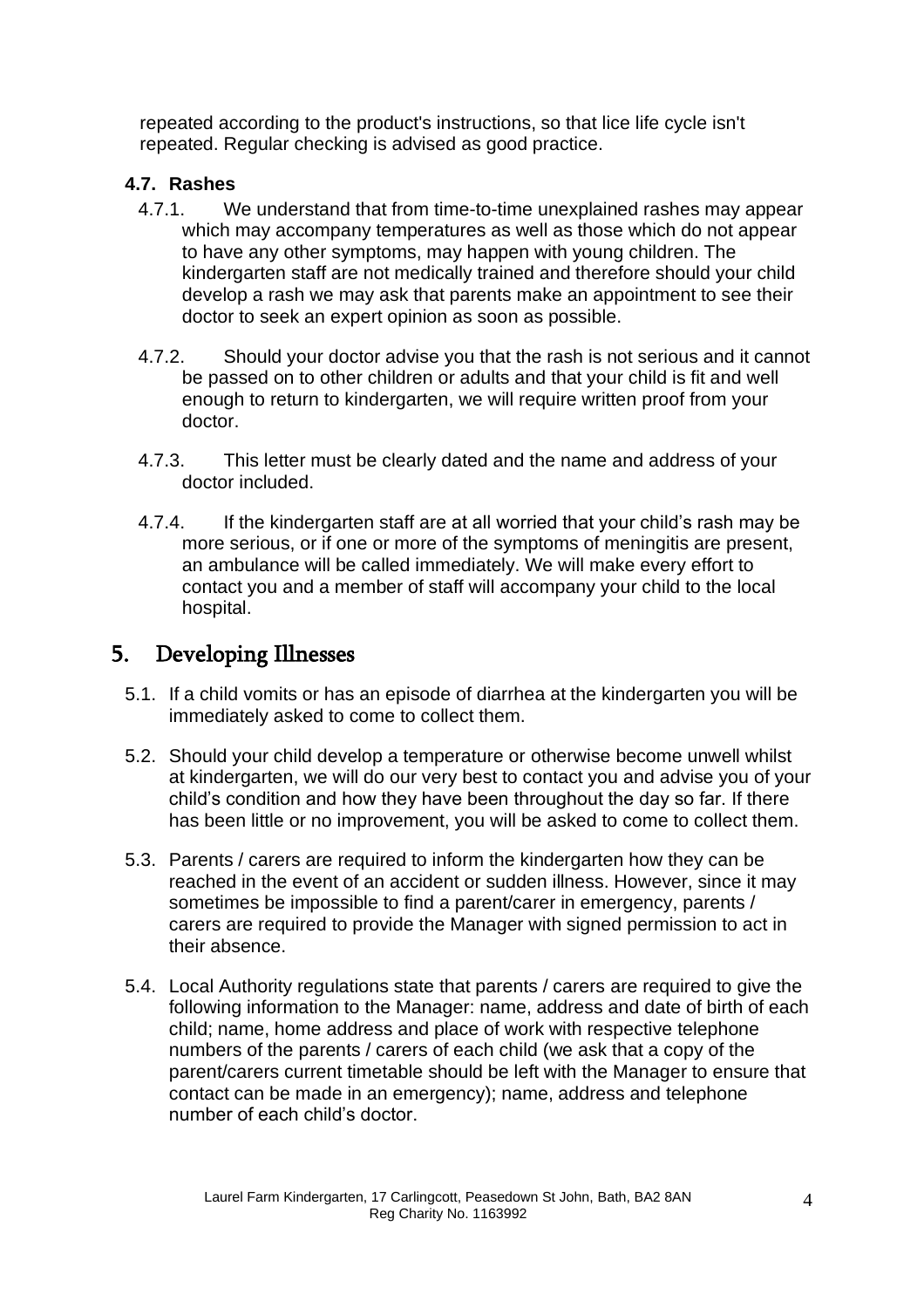## 6. Staff Illnesses

- 6.1. Staff are required to inform the kindergarten office as soon as they realize that they are unable to work because of illness, so that other arrangements can be made to cover their post appropriately.
- 6.2. Staff who consider that they are ill with any illness that may be infectious, have a high temperature, any sort of rash, should not come into work. It is essential that staff consider any possible effects on children and other staff.
- 6.3. Any member of staff suffering with diarrhea, winter vomiting disease, or any other symptoms, which may be infectious, it is requested that they do not return until 48 hours after the symptoms have ceased